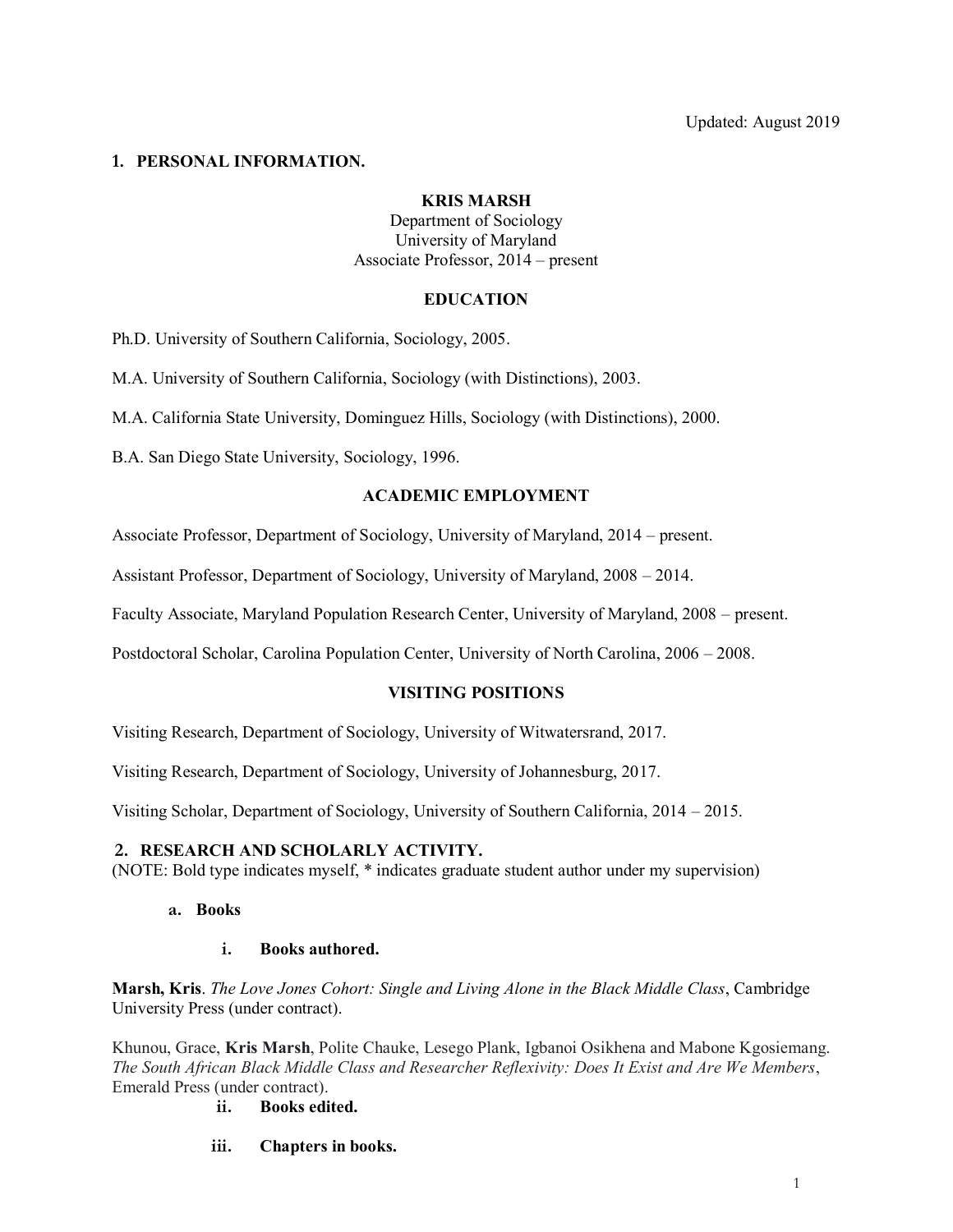Jochebed Cadet, Ashley Hixson, Angel Jones, Briana O'Neal, Jessica Shotwell, Danielle Worsham, and **Kris Marsh.** *(Forthcoming).* "*Moving on Up: Black Women, Higher Education, and Economic Mobility*." In From Higher Learning to Charlottesville: College Campuses and American Democracy, edited by Shahara'Tova V. Dente and Tyson King-Meadows. London, UK. Palgrave Macmillan.

**Marsh, Kris** and Jessica Pena. *(Forthcoming).* "Marriage, Household Composition, Class Status by Nativity for Women of Color: 1980-2014." In The Middle Class in World Society: Negotiations, Diversities and Lived Experiences, edited by Christian Suter, S. Madheswaran and B.P. Vani. New Delhi, India: Routledge, Taylor & Francis.

**Marsh, Kris**. (*Forthcoming*). "*The Global Black Middle Class*." In the Volume IX of the General History of Africa, edited by Hilary Beckles and Pinkie Mekgew. United Nations Educational, Scientific and Cultural Organization UNSECO.

**Marsh, Kris**. 2018. "*Why Research on the Global Black Middle Class is Essential."* In The Black Sociologist: Historical and Contemporary Perspectives, edited by Marcus Hunter. New York: Routledge Press*.*

**Marsh, Kris** and Kivan Polimis\*. 2014. "*The Life Course Perspective in Explaining Racial Residential Segregation*." In Race, Space and Exclusion, edited by Robert Adelman and Christopher Mele. New York: Routledge Press.

Dean, Paul\*, **Kris Marsh,** and Bart Landry. 2013. "Cultural Contradiction or Integration? Work-Family Schemas Among Black Middle Class Mothers." In *Notions of Family: Intersectional Perspectives*, edited by Marla Kohlman, Bette Dickerson, and Dana Krieg. United Kingdom: Emerald Press.

Myers, Samuel L. Jr., William A. Darity, Jr., and **Kris Marsh**. 2009. "The Effects of Housing Market Discrimination on Earning Inequality." In *The Integration Debate: Competing Futures for American Cities*, edited by Chester Hartman and Gregory D. Squires. New York: Routledge Press.

### **b. Articles in Referred Journals.**

**Marsh, Kris** and Grace Khunou. (*Forthcoming, Fall 2019*). "Special Issue: The Global Black Middle Class." *Issues in Race & Society: An Interdisciplinary Global Journal.*

Ray, Rashawn, **Kris Marsh**, and Connor Powelson. 2017. "Can Cameras Stop the Killing? Racial Differences in Perception of the Effectiveness of Body-Worn Cameras in Police Encounters." *Sociological Forum* 32(1): 1032-1050.

Castañeda, Mari, Ruth E. Zambrana, **Kris Marsh**, William Vega, Rosina Becerra, and Debra Joy Pérez. 2015. "Role of Institutional Climate on Underrepresented Faculty Perceptions and Decision Making in Use of Work–Family Policies." *Family Relations* 64: 711–725. doi: 10.1111/fare.12159.

**Marsh, Kris**. 2013. "Staying Black: The Demonstration of Racial Identity and Womanhood among a Group of Young High-Achieving Black Women." *International Journal of Qualitative Studies in Education* 26(10): 1213-37.

Nembhard, Jessica Gordon and **Kris Marsh**. 2012. "Wealth Affirming Policies for Women of Color." *The Review of Black Political Economy* 39(3): 353-60.

**Marsh, Kris**, Cassandra Chaney, and Derrick Jones\*. 2012. "The Strengths of High- Achieving Black High School Students in a Racially Diverse Setting." *Journal of Negro Education* 81(1): 39-51.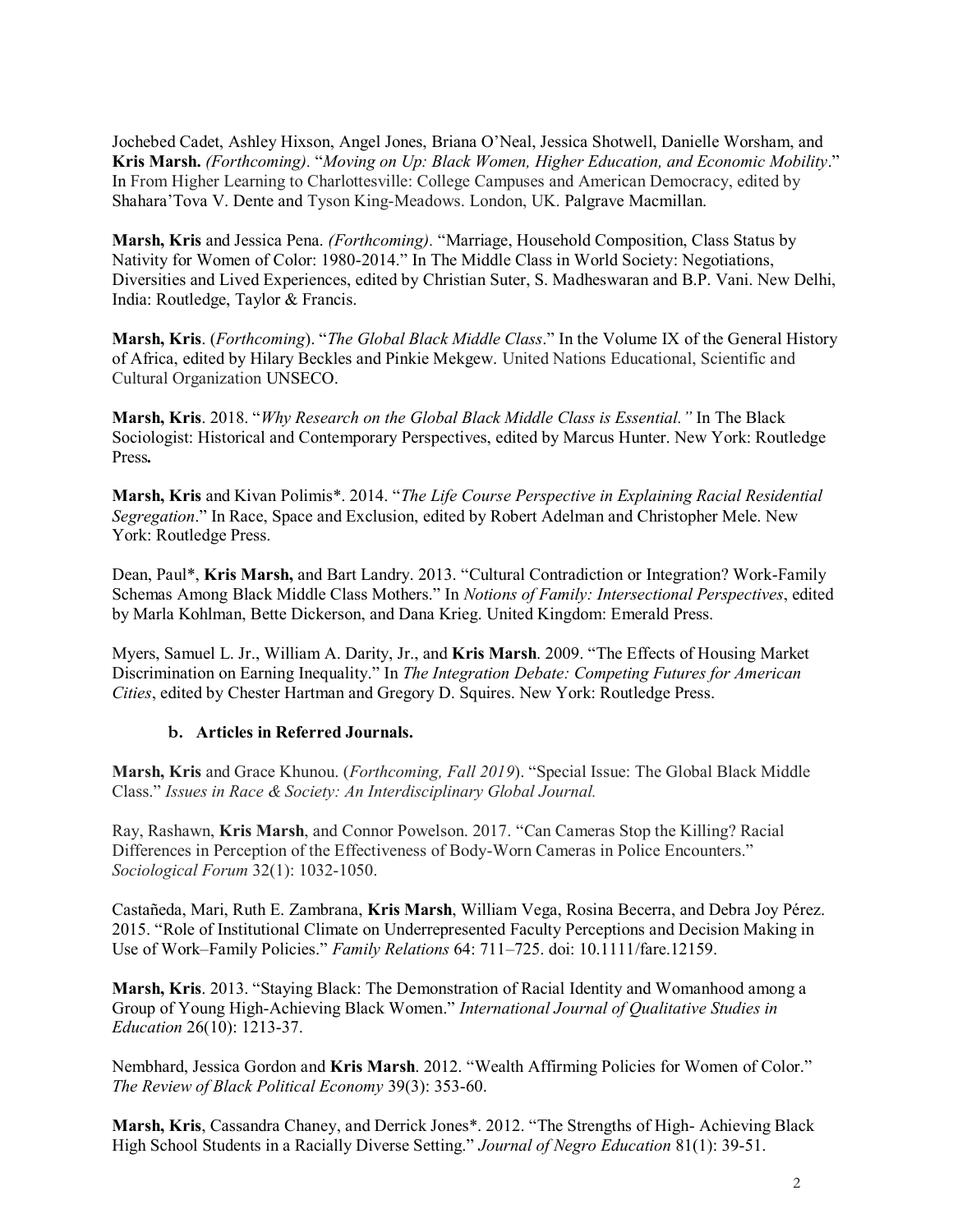Smith, Irving, **Kris Marsh,** and David R. Segal. 2012. "The World War II Veteran Advantage? A Lifetime Cross-Sectional Study of Social Status Attainment." *Armed Forces & Society* 38(1): 5-26.

**Marsh, Kris** and Niki T. Dickerson von Lockette. 2011. "Racial and Ethnic Differences in Women's Marriage, Household Composition and Class Status: 1980-2008." *Race, Gender & Class* 18(1-2): 314-30.

Landry, Bart and **Kris Marsh**. 2011. "The Evolution of the New Black Middle Class." *Annual Review of Sociology* 37: 373-94.

Harris, Angel and **Kris Marsh**. 2010. "Is A Raceless Identity an Effective Strategy for Academic Success among Blacks?" *Social Science Quarterly* 91(5): 1242-63.

**Marsh, Kris** and John Iceland. 2010. "The Racial Residential Segregation of Black Single Individuals Living Alone." *City and Community* 9(3): 299-19.

Chaney, Cassandra and **Kris Marsh**. 2009. "The Factors that Facilitate Relationship Entry among Married and Cohabitating African Americans." *Marriage and Family Review* 45: 26-51.

Dickson, Lynda and **Kris Marsh**. 2008. "The Love Jones Cohort: The New Face of the Black Middle Class?" *Black Women, Gender & Families* 2(1): 84-05.

**Marsh, Kris**, William A. Darity, Jr., Philip N. Cohen, Lynne M. Casper and Danielle Salters\*\*. 2007. "The Emerging Black Middle Class: Single and Living Alone." *Social Forces* 86(2): 735-62. *Reprinted in 2008* In *Racism in Post-Race America: New Theories, New Directions*, edited by Charles A. Gallagher. Social Forces Press.

### **c. Monographs, Reports and Extension Publications.**

Iceland, John, Matthew Hall, Gregory Sharp, Luis Sanchez, and **Kris Marsh**. 2010. "Racial and Ethnic Residential Segregation in the New York Metropolitan Area, 1970-2009." Changing American Neighborhoods and Communities Report Series, Population Research Institute, Penn State University, Report # 1.

Hall, Matthew, John Iceland, Gregory Sharp, Luis Sanchez, and **Kris Marsh**. 2010. "Racial and Ethnic Residential Segregation in the Chicago Metropolitan Area, 1980-2009." Changing American Neighborhoods and Communities Report Series, Population Research Institute, Penn State University, Report # 2.

Iceland, John, Gregory Sharp, Luis Sanchez, Matthew Hall, and **Kris Marsh**. 2010. "Racial and Ethnic Residential Segregation in the United States: Comparisons Across Racial and Ethnic Groups, 1970- 2009." Changing American Neighborhoods and Communities Report Series, Population Research Institute, Penn State University, Report # 3.

Hall, Matthew, John Iceland, Gregory Sharp, Luis Sanchez, and **Kris Marsh**. 2010. "Racial and Ethnic Residential Segregation in the United States: Residential Patterns of Asians, 1980-2009." Changing American Neighborhoods and Communities Report Series, Population Research Institute, Penn State University, Report # 4.

Sanchez, Luis, John Iceland, Gregory Sharp, Matthew Hall, and **Kris Marsh**. 2010. "Racial and Ethnic Residential Segregation in the United States: Residential Patterns of Latinos/Hispanics, 1980-2009." Changing American Neighborhoods and Communities Report Series, Population Research Institute, Penn State University, Report # 5.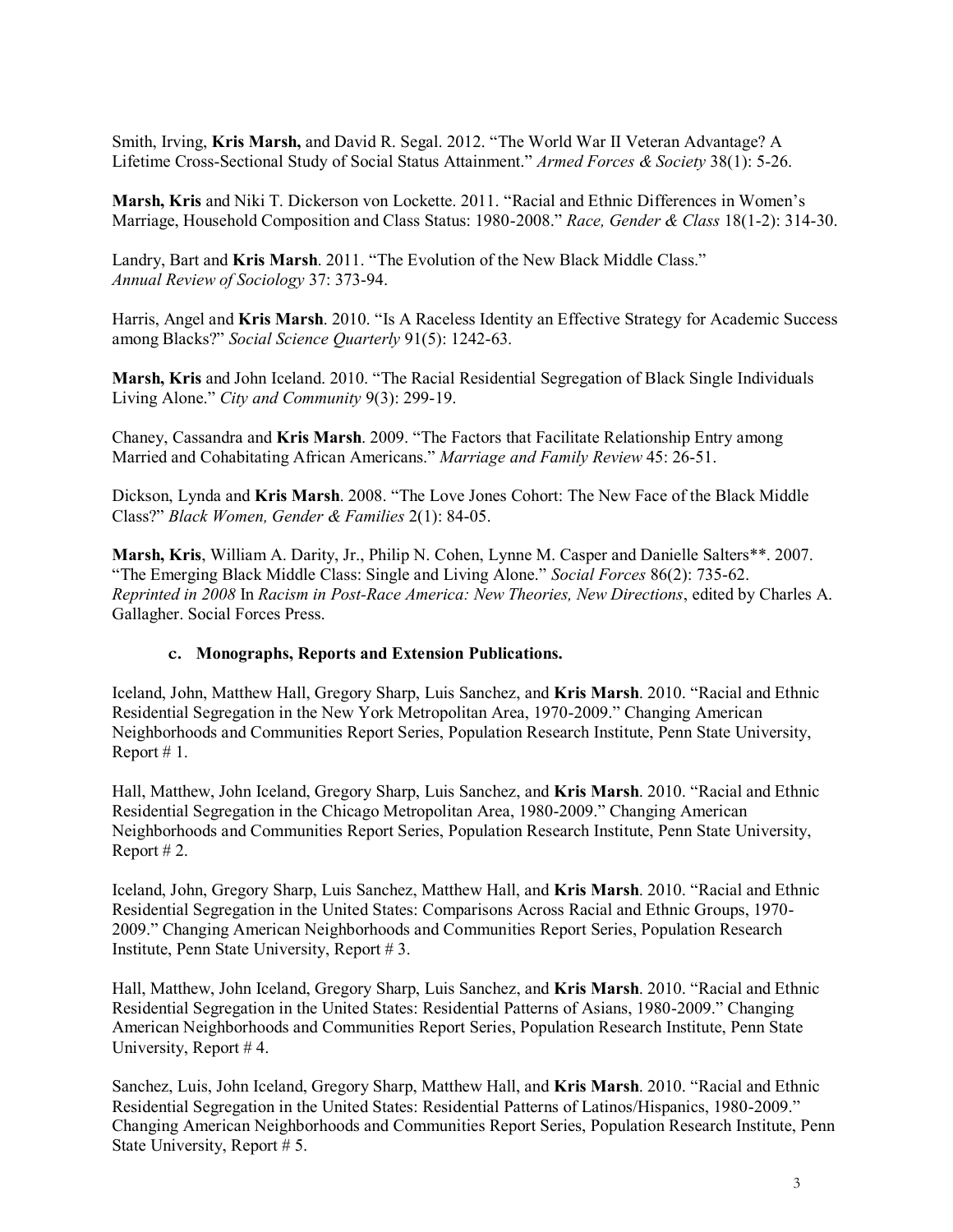**Marsh, Kris**, John Iceland, Gregory Sharp, Luis Sanchez, and Matthew Hall. 2010. "Racial and Ethnic Residential Segregation in the United States: Residential Patterns of Blacks, 1970- 2009." Changing American Neighborhoods and Communities Report Series, Population Research Institute, Penn State University, Report # 6.

Sharp, Gregory, John Iceland, Luis Sanchez, Matthew Hall, and **Kris Marsh**. 2010. "Racial and Ethnic Residential Segregation in the United States: Residential Patterns of Whites, 1970-2009." Changing American Neighborhoods and Communities Report Series, Population Research Institute, Penn State University, Report # 7.

# **d. Book Reviews, Other Articles, Notes.**

## **i. Book reviews.**

Plank, Lesego Linda\*, Grace Khunou, and **Kris Marsh**. 2018. Review of *The New Black Middle Class in South Africa* by Roger Southall. *Sociology of Race and Ethnicity* 4(4): 594-5.

**Marsh, Kris**. 2012. Review of *Inequalities of Love: College-Educated Black Women and the Barriers to Romance and Family* by Averil Y. Clarke. *American Journal of Sociology* 118(2):408.

# **ii. Encyclopedia entry.**

Courtney Thomas and **Kris Marsh**. (*Forthcoming*). "Black Middle Class." *Wiley Blackwell Encyclopedia of Sociology*, Second Edition.

**Marsh, Kris**, Rashawn Ray, and Joey Brown\*. 2014. "Black Middle Class." *The Blackwell Encyclopedia of Race, Ethnicity and Nationalism*.

**Marsh, Kris** and Mark Gross\*. 2011. "Segregation, Residential." *Encyclopedia of Race and Racism,*  Second Edition.

**Marsh, Kris**. 2008. "Black Middle Class in the United States and South Africa." *International Encyclopedia of the Social Sciences* Macmillan/Thomson.

# **e. Talks, Abstracts and Other Professional Papers Presented.**

# **i. Invited talks, etc.**

**Marsh, Kris**. 2019. "Enhancing LGBTQ Equality in Our Community." A Community Conversation, The Prince George's County Human Relations Commission, Fairmount Heights, MD.

**Marsh, Kris**. 2019. "Implicit Bias." City of Bowie Fair Housing Symposium, Bowie MD.

**Marsh, Kris**. 2019. "Author Meets Critics." Juneteenth Panel Discussion, Black Excellence Talks, Prince George's African American Museum and Cultural Center, North Brentwood, MD.

**Marsh, Kris** and Everett Seeker. 2018. "Law Enforcement Implicit-Bias Training." Annual Meeting, Local Government Insurance Trust, Navy-Marine Corps Memorial Stadium, Annapolis, MD.

**Marsh, Kris**. 2018. "Police and Community Interactions?" Loudoun County Juvenile Detention Center, Leesburg VA.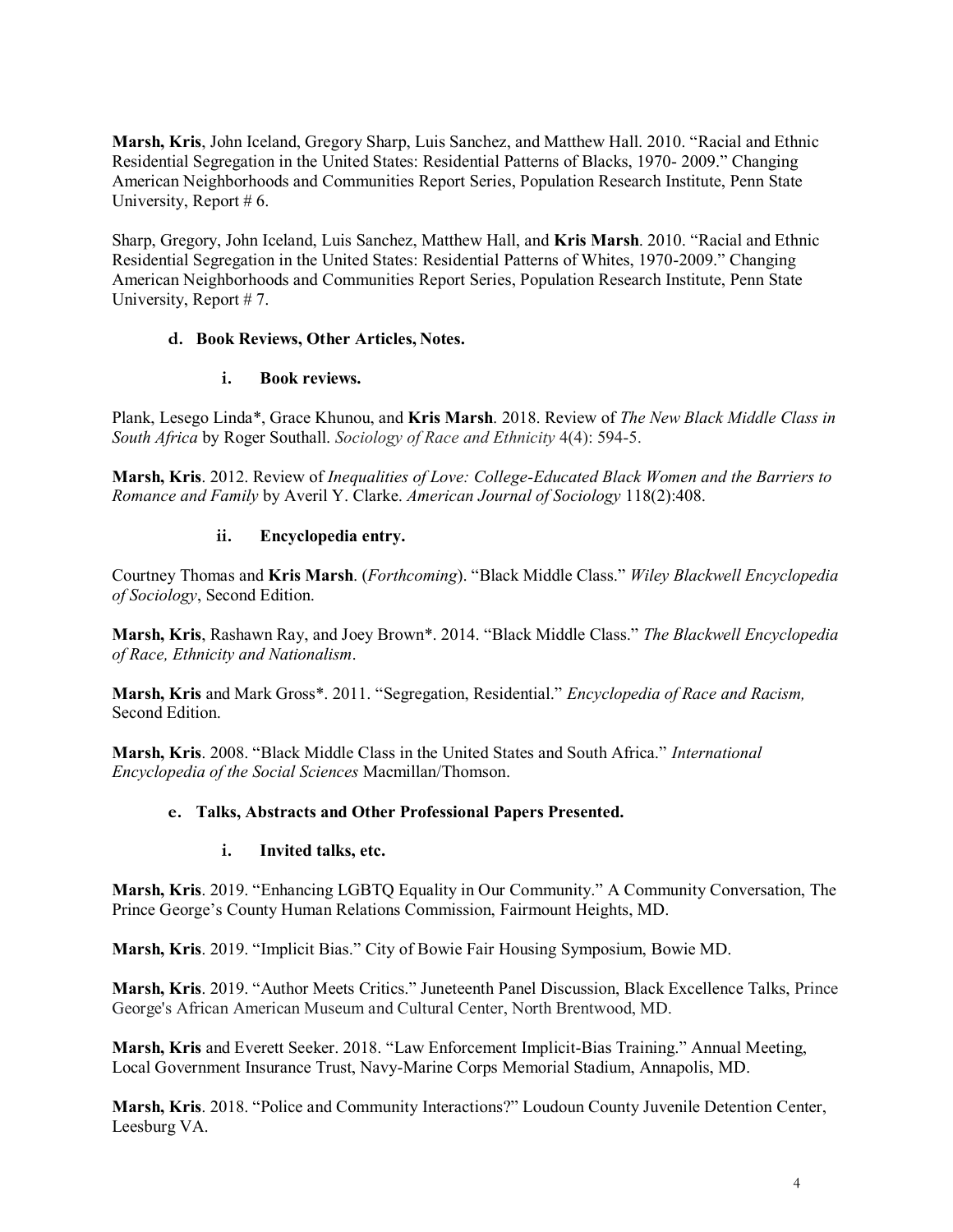**Marsh, Kris**. 2018. "Social Change – Power of Personal Narrative." Impact Conference 2018, Reid Temple, AME Church, Glenn Dale MD.

**Marsh, Kris**. 2018. "Innovative and Objective Approaches to Bias Free Policing." The School Safety Directors Spring Meeting, Maryland State Department of Education, Windsor Mill MD.

**Marsh, Kris**. 2018. "The Current Significance of Racial Residential Segregation 50 Years Later." The Kerner Report at 50, Part II: Politics, Programs, Possibilities, and Paradoxes, New Orleans LA.

**Marsh, Kris**. 2017. "How We Can Collectively Maximize from Our Professions." Africa Women's Movement, Johannesburg, South Africa.

**Marsh, Kris**. 2017. "Understanding the South African Black Middle Class." University of Witwatersrand, Johannesburg, South Africa.

**Marsh, Kris** and Rashawn Ray. 2015 – 2019. "Implicit Bias" Cadet Training Sessions, Prince George's County Police Department, Landover MD.

**Marsh, Kris**. 2016. "The Middle Class in World Society." World Society Foundation and Institute for Social and Economic Change, Bangalore, India.

**Marsh, Kris**. 2016. "The Wealth, Health and Dating Practices of the Black Middle Class." Institute for Population Research, Ohio State University, Columbus OH*.*

**Marsh, Kris**. 2016. "Is College for You?" Loudoun County Juvenile Detention Center, Leesburg VA.

**Marsh, Kris**. 2016. "SAT and Race." Eleanor Roosevelt High School, Greenbelt MD.

**Marsh, Kris**. 2016. "I Love My Blackness and Yours Program." Alpha Kappa Alpha, Theta Nu Chapter, University of Maryland, College Park MD.

**Marsh, Kris**. 2016. "Annual Minority Mentor Lecture Series." Sociology and Criminal Justice Department, University of Delaware, Newark DE.

**Marsh, Kris**. 2016. "Color & Class Panel." Alonzo T. Washington Maryland State Delegate, Greenbelt MD.

**Marsh, Kris**. 2015. **"**Race Workshop." Sociology Department, Duke University, Durham NC.

**Marsh, Kris**. 2015. "The Interrelationship between the Status of Singlehood and the Long- term Implications for Racial and Economic Inequality." Carolina Population Center, University of North Carolina, Chapel Hill NC.

**Marsh, Kris**. 2015. "The Journey to and Through the Faculty Career Panel." Ronald E. McNair Post-Baccalaureate Achievement Program, University of Maryland. College Park MD.

**Marsh, Kris**. 2015. "College Course Expectations." Inspire Connect Educate (ICE) Master Classes for Life Conference, Sterling VA.

**Marsh, Kris**. 2015. "Path to College." Loudoun County Juvenile Detention Center, Leesburg VA.

**Marsh, Kris**. 2015. "Global Black Middle Class." International Conference on Humanities and Social Sciences, Honorary Guest Speaker, Washington DC.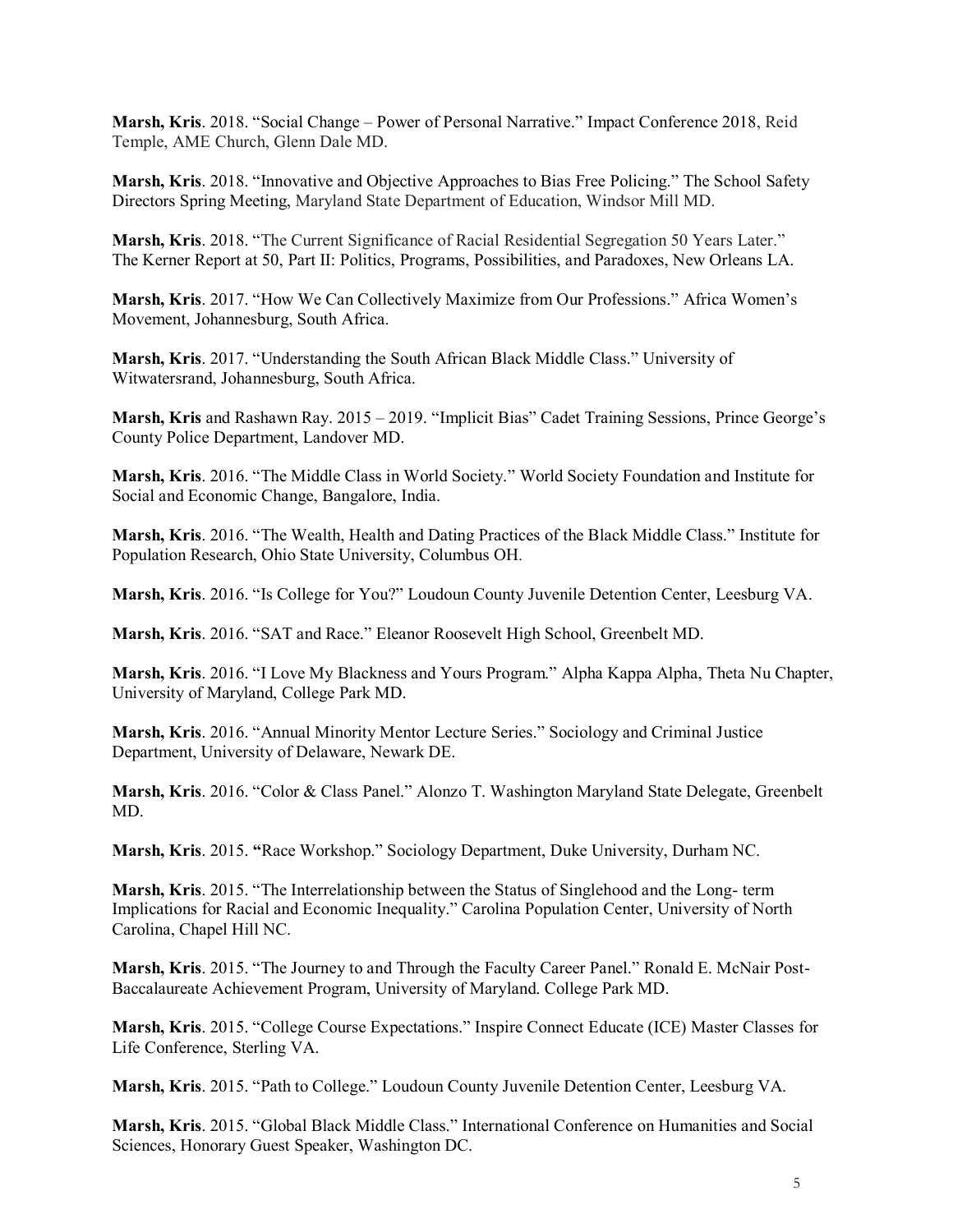**Marsh, Kris**. 2015. " $A^2$  – Achievement and Attitude: Bridging the Gap Through the Delta Teacher Efficacy Campaign (DTEC)." Delta Research and Educational Foundation, Stephanie Tubbs Jones (STJ) Social Justice Institute Forum, Moderator, Washington DC.

**Marsh, Kris**. 2014. "The Life Cycle of Writing: Cultivating Research Agendas and Tools for Increased Productivity." Black Doctoral Network Conference, Philadelphia PA.

**Marsh, Kris**. 2013. "Race and the Academy Panel Discussion." Black Doctoral Network Conference, Philadelphia PA.

**Marsh, Kris**. 2013. "Research Careers, Securing Post-Docs and Handling Job Talks Panel Discussion." Black Doctoral Network Conference, Philadelphia PA.

**Marsh, Kris**. 2013. "Annual State of Black Leadership." University of Maryland College Park Chapter of the NAACP, College Park MD.

**Marsh, Kris**. 2013. "Adolescent Experiences and Adult Residential Attainment." The University at Albany, The State University of New York (SUNY), Albany NY.

**Marsh, Kris**. 2013. "Single and Living Alone." Sixth Annual Faculty-Graduate Seminar, The Center for African American Studies, Princeton University, Princeton NJ.

**Marsh, Kris**. 2013. "Ken Burns Documentary: The Central Park Five Panel Discussion." Prince George's Community College, Largo MD.

**Marsh, Kris**. 2013. "In the Middle Class but Single and Living Alone: What are the Economic, Racial and Political Implications?" College of Arts and Sciences through the Thomas C. Sorensen Endowment, Department of Sociology and the Public Policy Center, University of Nebraska-Lincoln, Lincoln NE.

**Marsh, Kris**. 2012. "Cultural Competency and Regional Demographics." The Breast and Cervical Cancer Program, Prince George's County Health Department, Greenbelt MD.

**Marsh, Kris**. 2012. "Adolescent Experiences and Adult Neighborhood Attainment." Maryland Population Research Center Seminar Series, University of Maryland, College Park MD.

**Marsh, Kris**. 2012. "The State of Black Maryland." Legislative Weekend Conference, Maryland Black Caucus Foundation, Annapolis MD.

**Marsh, Kris**. 2012. "Annual State of Black Leadership." The University of Maryland College Park Chapter of the NAACP, College Park MD.

**Marsh, Kris**. 2012. "Racial and Ethnic Identity." Rawlings Undergraduate Leadership Fellowship, School of Public Policy, University of Maryland, College Park MD.

**Marsh, Kris**. 2012. "Trayvon Martin Panel Discussion." University of Maryland Black Honors Caucus, University of Maryland, College Park MD.

**Marsh, Kris**. 2012. "Adolescent Experiences and Adult Neighborhood Attainment." Choosing Homes, Choosing Schools Special Mini-Conference, Eastern Sociological Society Annual Meetings, New York NY.

**Marsh, Kris**. 2012. "Am I My Brother's Keeper?" University of Maryland Black Honors Caucus and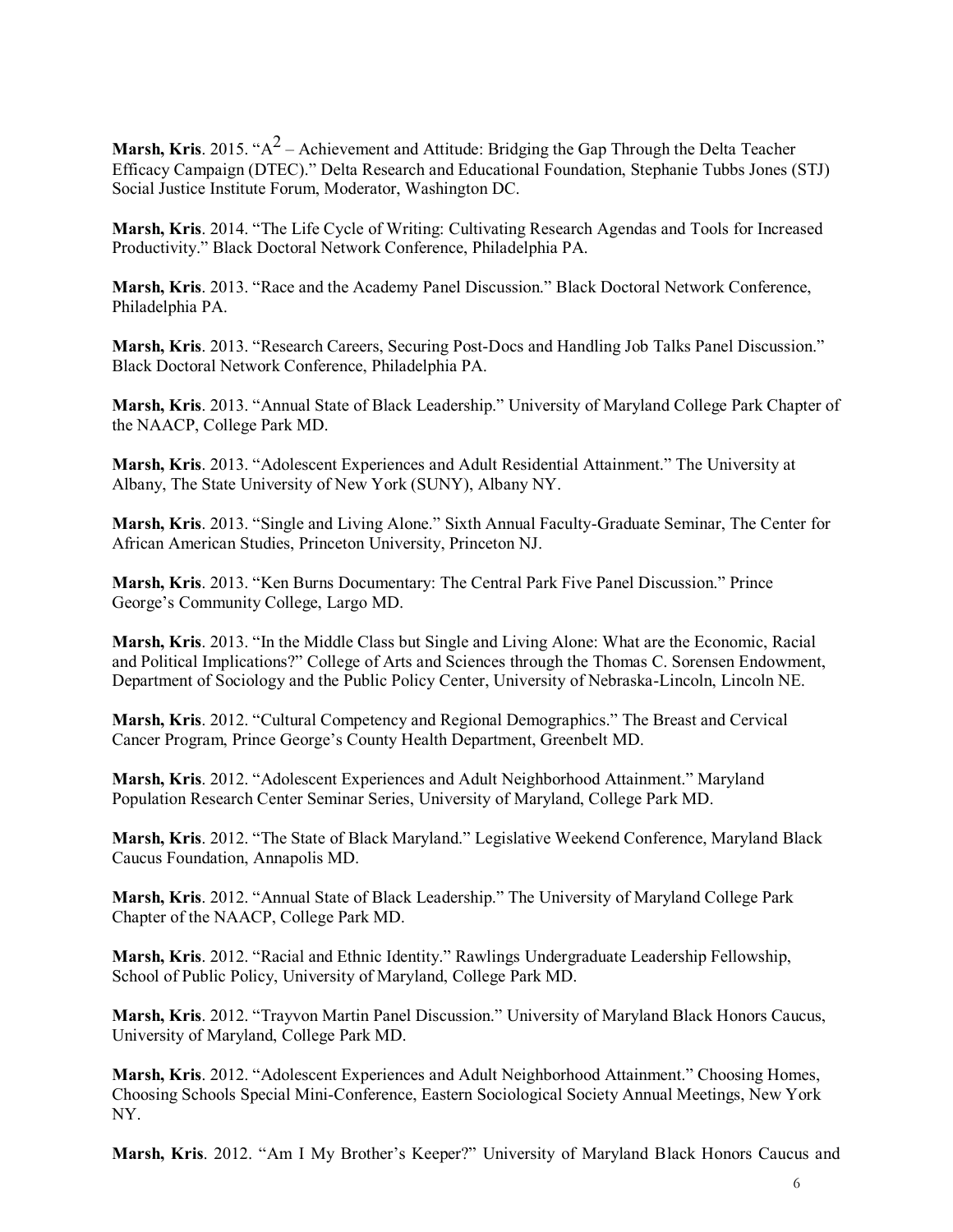National Association for the Advancement of Colored People, University of Maryland, College Park MD.

**Marsh, Kris**. 2012. "Black Middle Class: Where You At?" Abram Harris Economics Society, Howard University, Washington DC.

**Marsh, Kris**. 2012. "How to Develop a Research Agenda as an Undergraduate?" McNair Workshop, Coppin State University, Baltimore MD.

**Marsh, Kris**. 2012. "Black in America." Second Annual Induction Ceremony for the W.E.B. Du Bois Honor Society, University of Maryland, College Park MD.

**Marsh, Kris**. 2011. "The 2010 Census and the New America?" CNN Dialogues, Atlanta GA.

**Marsh, Kris**. 2011. "Generational Differences." American College of Radiology Annual Meeting, Reston VA.

**Marsh, Kris**. 2011. "Intersectionalities and Complex Inequalities." Eastern Sociological Society Annual Meeting, Philadelphia PA.

**Marsh, Kris**. 2011. "Qualitative Research Methods Across the Disciplines." Consortium on Race, Gender & Ethnicity, University of Maryland, College Park MD.

**Marsh, Kris**. 2010. "Minority Identity and Inequality." Future of Minority Studies Annual Colloquium, Cornell University, Ithaca NY.

**Marsh, Kris**. 2009. "What (If Anything) Can We Learn from Popular Surveys of African Americans?" Association of Black Sociologists Annual Meeting, New Orleans LA.

**Marsh, Kris**. 2009. "Race and Ethnic Inequality**."** Population Association of America Annual Meeting, Detroit MI.

**Marsh, Kris**. 2009. "The Racial and Gender Composition of Middle-Class Households." Social Research on Race: Fresh Voices, Seasoned Veterans, Indiana University, Bloomington IN.

**Marsh, Kris**. 2008. "Accelerated Curriculum and Race Panel." Race, Schooling, and Tracking: Addressing the Achievement Gap, Research Network on Racial and Ethnic Inequality, Duke University, Durham NC.

# **ii. Refereed conference proceedings.**

**Marsh, Kris**. 2017. "The Global Middle Class: Their Socioeconomic Position and Spatial Buffering." South African Sociological Association Annual Meeting, Mafikeng, South Africa.

Ray, Rashawn, **Kris Marsh** and Connor Powelson. 2017. "Can Cameras Stop the Killings? Racial Differences in Perceptions of the Effectiveness of Body-worn Cameras in Police Encounters." Eastern Sociological Society Annual Meeting, Philadelphia PA*.*

**Marsh, Kris**. 2016. Organizer and Moderator. "Single and Living Alone (SALA) in the Black Middle Class (Part 1). Association of Black Sociologists Annual Meeting, Memphis TN.

- *1.* Cadet, Jochebed. "Examining the Black Middle Class: A Qualitative Analysis of the Importance of Education to the Definition of Middle Class among Black SALA with Ph.D. degrees using the Oppositional Culture Theory." (*Undergraduate Mentee).*
- *2.* Key, Keiona. "Real and Perceived Body Image among the Black Middle Class: A Quantitative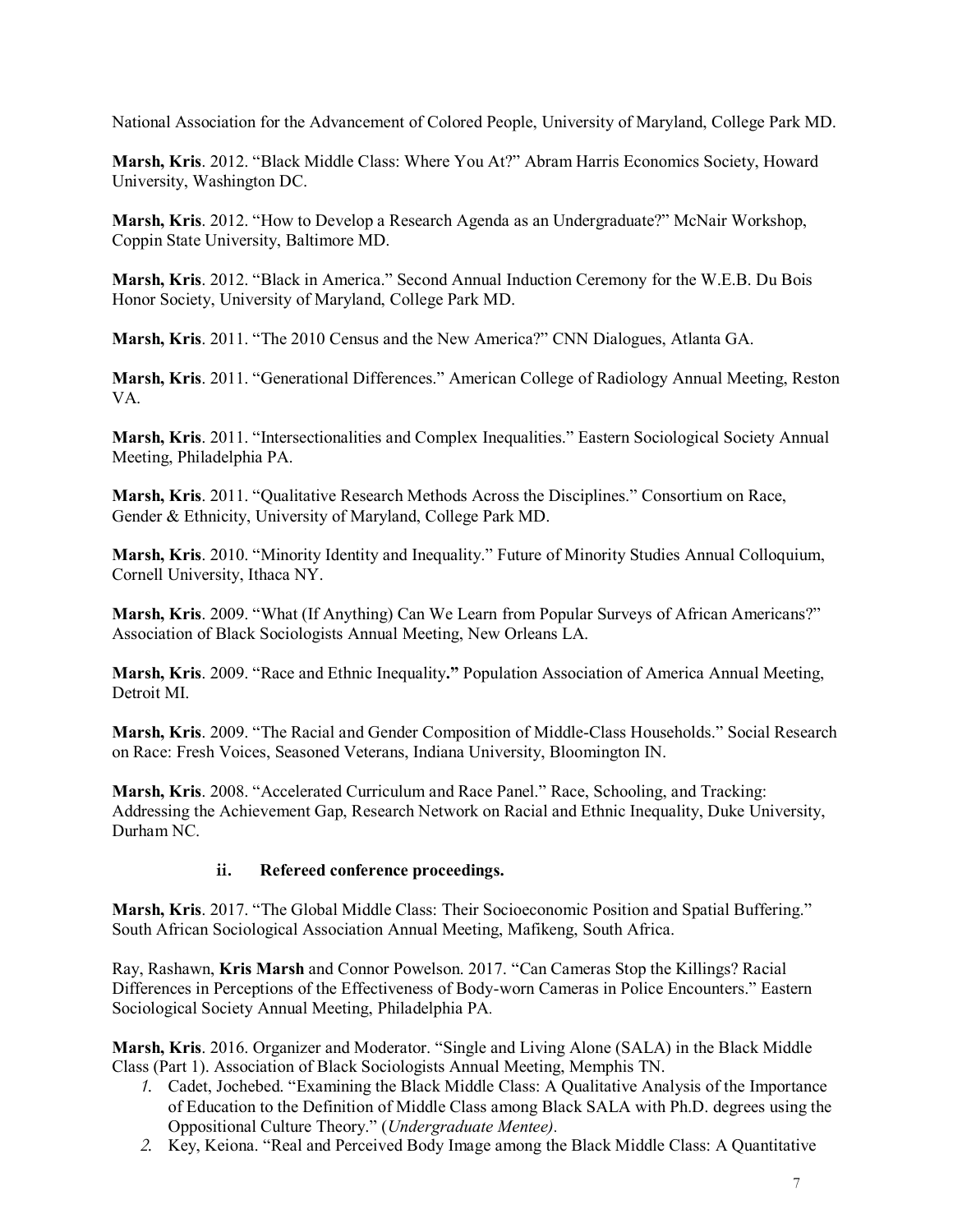Analysis of Perceived body image Utilizing the Cultural Relativity Theory and The Looking-Glass Self Theory." (*Undergraduate Mentee).*

- *3.* Stepney, Tivana. "I'm Not Just Black": New Perspectives on the Queer Intersection." (*Undergraduate Mentee).*
- *4.* Bijou, Christina. "The Color of the Middle Class: An Analysis of Colorism in the Black Middle Class." (*Undergraduate Mentee).*

**Marsh, Kris**. 2016. Organizer and Moderator. "Single and Living Alone (SALA) in the Black Middle Class (Part 2). Association of Black Sociologists Annual Meeting, Memphis TN.

- *1.* Cochrane, Chelsea. "Black Middle Class Perceptions of the Police." (*Undergraduate Mentee,* UNC*).*
- *2.* Fuentes, Genesis. "Middle Class Latinos and Police Interactions." *(Undergraduate Mentee,*  Williams & Mary*)*
- *3.* Shawnee Johnson\*\*. "The Black Immigrant Middle Class: A Triangulative Analysis of Class Identification Utilizing Segmented Assimilation & Respectability Politics." *(Undergraduate Mentee).*

**Marsh, Kris**. 2014. "Aging Single: How the Status of Being Single and Living Alone (SALA) Influences the Psychological Well-Being and Wealth Decisions Among the Changing Black Middle Class." Association for Public Policy Analysis & Management International Conference, *The Decline of the Middle Classes Around the World*? Segovia, Spain.

**Marsh, Kris**, Mary Kniskern\* and David Segal. 2012. "Racial Differences in the Socioeconomic Status Attainment of Korean War, World War II and Korean, and World War II Veterans Compared with their Civilian Peers." Eastern Sociological Society Annual Meeting, New York NY.

**Marsh, Kris**, Mary Kniskern\* and David Segal. 2011. "Racial Differences in the Socioeconomic Status of Korean War, World War II and Korean, and World War II Veterans." Inter-University Seminar on Armed Forces and Society Bi-Annual Meeting, Chicago IL.

**Marsh, Kris**, Angela James, Quincy Thomas Stewart and William A. Darity, Jr. 2011. "The Marriage-Middle Class Blueprint: Race, Household Structure and the U.S. Middle Class, 1980-2008." American Sociological Association Annual Meeting, Las Vegas NV.

**Marsh, Kris**, Kivan Polimis\* and Kyle Crowder. 2011. "Adolescent Experiences and Adult Neighborhood Attainment." Population Association of America Annual Meeting, Washington D.C.

**Iceland, John**, Kris Marsh and Mark Gross\*. 2011. "The Rise of the Black Middle Class and Declines in Black-White Segregation, 1970-2009." Population Association of America Annual Meeting, Washington D.C.

**Marsh, Kris**. 2009. "Academically Successful Black Students Using Signithia Fordham's Work." Association of Black Sociologists Annual Meeting, New Orleans LA.

**Marsh, Kris**. 2009. "The Effects of Housing Market Discrimination on Earnings Inequality." Population Association of America Annual Meeting, Detroit MI.

**Marsh, Kris**. 2008. "The Effects of Housing Market Discrimination on Earnings Inequality." The Integration Debate: Competing Futures for American Cities, Chicago IL.

**Marsh, Kris**. 2007. "Is the Emerging Black Middle Class Never-Married and Living Alone? The 'Love Jones Cohort.'" Southern Economic Association Annual Meeting, New Orleans LA.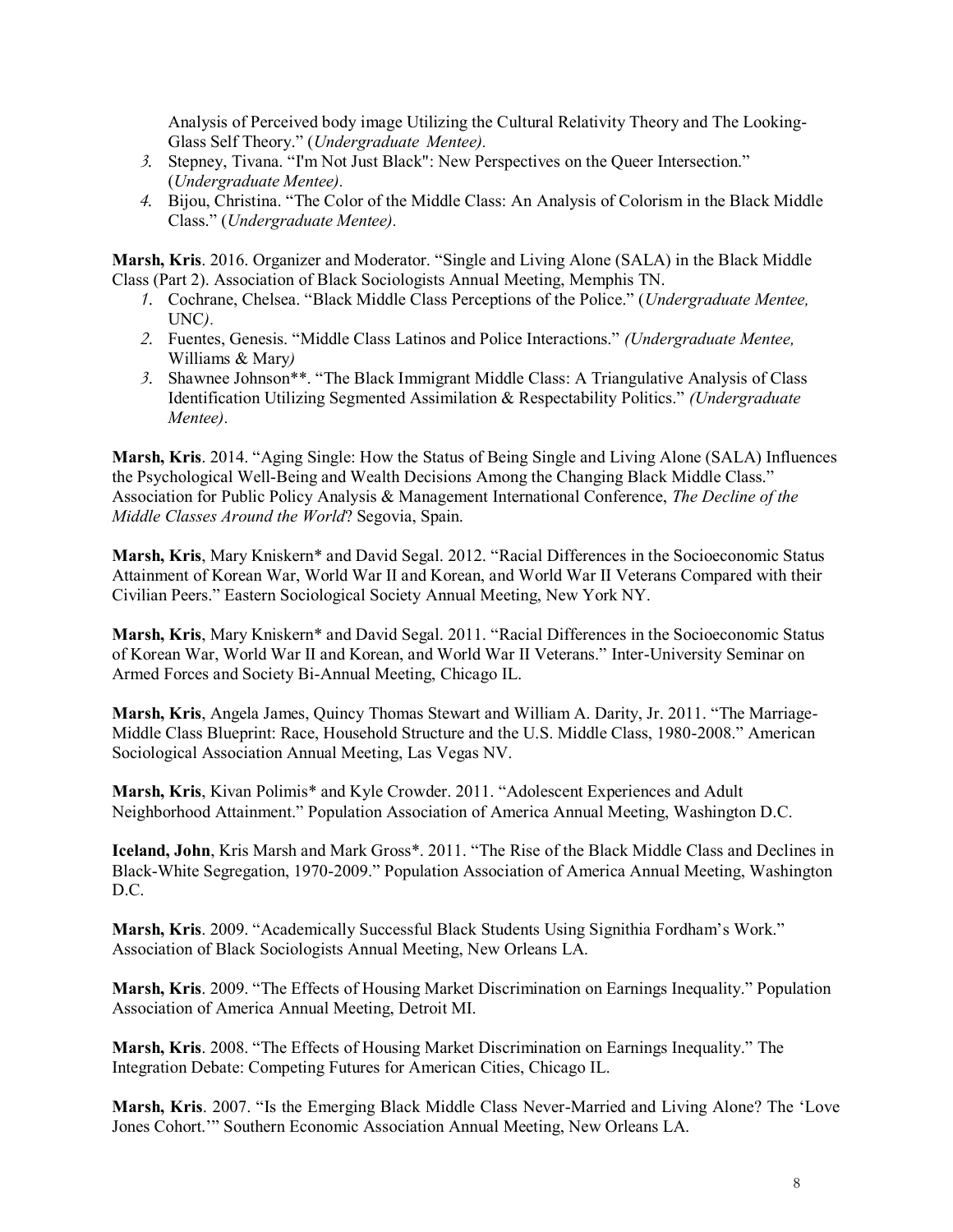**Marsh, Kris**. 2007. "Mental Well-Being of the Black Middle Class Adolescent: An Identity Crisis." American Public Health Association Annual Meeting, Washington D.C.

**Marsh, Kris**. 2007. "Is the Emerging Black Middle Class Never-Married and Living Alone? The 'Love Jones Cohort.'" Association for Public Policy Analysis and Management Annual Meeting, Washington D.C.

**Marsh, Kris** and Lynda Dickson. 2007. "Single Parent Households: The New Emerging Black Middle Class?" National Council of Black Studies Annual Meeting, San Diego CA.

**Marsh, Kris**. 2007. "Is the Emerging Black Middle Class Never-Married and Living Alone? The 'Love Jones Cohort.'" Population Association of America Annual Meeting, New York NY.

**Marsh, Kris**. 2007. "The Mental Health and Well-Being of the Black Middle Class Adolescent." Institute for the Study and Promotion of Race and Culture, Boston College, Chestnut Hill MA.

**Marsh, Kris** with Lynda Dickson. 2006. "Does Media Distort Reality? The New Face of the Black Middle Class." Association of Black Sociologists Annual Meeting, Montreal Canada.

**Marsh, Kris**. 2004. "Residential Segregation of Black Households." Association of American Geographers Conference on Race, Ethnicity and Place, Washington D.C.

**Marsh, Kris**. 2003. "The Spatial Separation of Black Household Types in Five Counties." American Sociological Association Annual Meeting, Atlanta GA.

**Marsh, Kris**. 2003. "The Spatial Separation of Black Household Types in Five Counties." Association of Black Sociologists Annual Meeting, Atlanta GA.

**Marsh, Kris**. 2003. "The Spatial Separation of Household Types in Five Counties." Rural Sociological Society Annual Meeting, Montreal Canada.

### **iii. Unrefereed conference proceedings.**

- **f. Films, CDs, Photograph, Webpages, etc.**
- **g. Exhibits, Performances, Demonstrations and Other Creative Activities.**
- **h. Original Designs, Plans, Inventions, Software and/or Patents.**
- **i. Contracts and Grants.**

University System of Maryland Foundation, "Edward McK. Johnson, Jr. Endowed Faculty Fellow." \$17,000, 2019-2020.

University System of Maryland Foundation, "Edward McK. Johnson, Jr. Endowed Faculty Fellow." \$18,000, 2018-2019.

Prince George's County Police Department, "*Implicit Bias and Cultural Competency Training*." \$180,000, 2017- 2019, Co-Principal Investigator with Rashawn Ray

Dean's Research Initiative Seed Grant, University of Maryland, "Cross-National Comparative Perspective of the Black Middle Class in United States and South Africa." \$15,000, 2015-2016, Principal Investigator.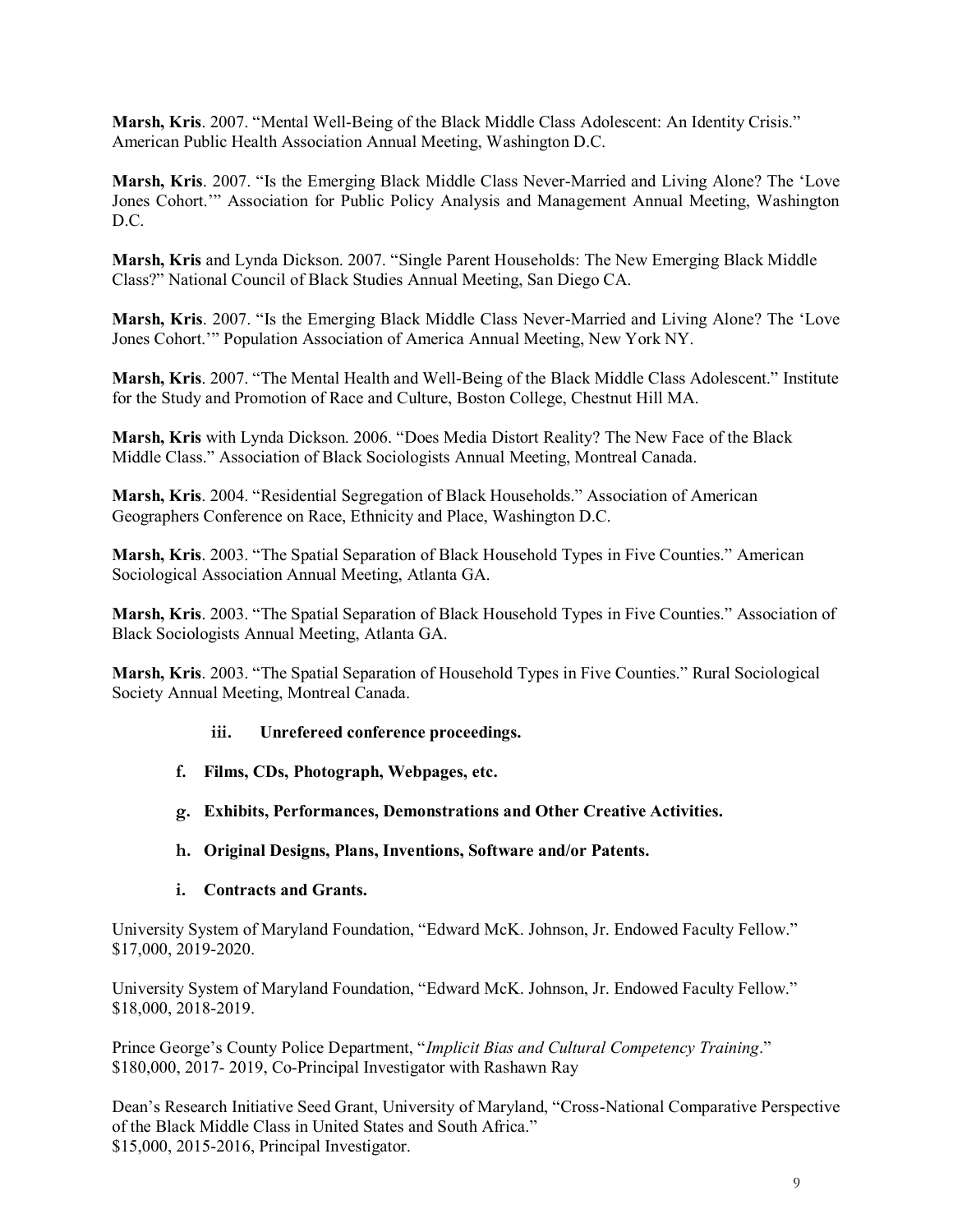ADVANCE Program Interdisciplinary and Engaged Research Seed Grant, University of Maryland, "Subclinical Level Anxiety, Depression Symptoms and the Stigma of Aging Single Among Middle Class Black Women." \$20,000, 2015-2016, Principal Investigator*.*

University of Maryland, Office of International Affairs, Global Partnerships-Faculty Travel Grant, "The Black Middle Class in the United States and South Africa." \$6000, 2014-2015, Principal Investigator.

Dean's Initiative Junior Faculty Award, University of Maryland, "Study of Contextual Influences Related to Mental Health Risk and School Related Outcomes of African American Middle-Class Adolescents." \$20,000, 2010-2011, Principal Investigator.

Consortium on Race, Gender and Ethnicity (CRGE) and the Maryland Population Research Center Seed Grant, University of Maryland, "I Ain't No Nerd": Comparing Racial Identity between High Achieving Young Black Women and Men." \$3,500, 2008-2009, Principal Investigator.

## **j. Fellowships, Prizes and Awards.**

The President's Commission on Ethnic Minority Issues Minority Achievement Award, as Co-Director of the Critical Race Initiative with Rashawn Ray, 2018.

The Graduate School Research and Scholarship Award (RASA), Summer 2018.

Excellence in Service Medal for Outstanding Faculty, Office of Multi-ethnic Student Education (OMSE), University of Maryland, 2017.

Fulbright U.S. Scholar, Grant for Research in South Africa, 2017.

Jacquelyn Johnson Jackson Early Career Award, Association of Black Sociologists, 2015. The Graduate School Research and Scholarship Award (RASA), Spring 2014.

Outstanding Graduate Advisor Award, College of Behavioral and Social Sciences, University of Maryland, 2014.

### **k. Editorships, Editorial Boards and Reviewing Activities for Journals and Other Learned Publications.**

Editorial Board, *City and Community*, 2018 – 2020

Editorial Board, *Context Magazine*, 2018 – 2020

Editorial Board, *Journal of Economics, Race and Policy,* 2017 – 2019

Co-Managing Editor, *Issues in Race & Society: An Interdisciplinary Global Journal,* The Association of Black Sociologists, 2016 – 2018

Editorial Board, *Rose Series*, American Sociological Association, 2015 – 2018

### **i. Manuscript Reviewing.**

*American Journal of Sociology, Demography, Social Forces, The Sociological Quarterly, Journal of Negro Education, Journal of Marriage and Family, American Sociological Review, Social Forces,*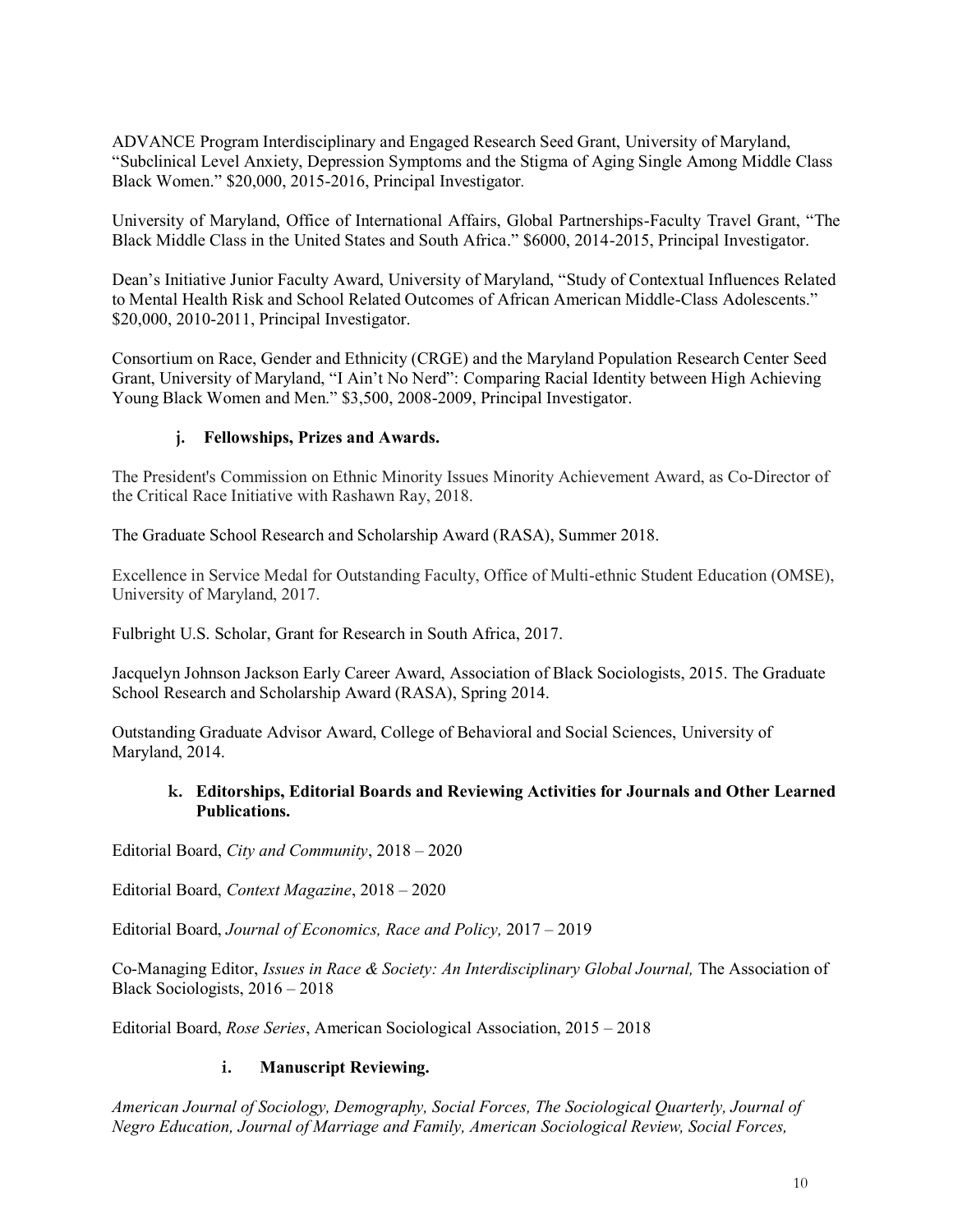*American Journal of Sociology, American Sociological Review, Social Science Research, Gender & Society, Social Science and Medicine.*

## **ii. Book Reviewing.**

Occasional reviewer for *Columbia Press, Routledge, Oxford University Press,* and *University of California Press.*

## **l. Other (working papers).**

## **3. TEACHING, MENTORING AND ADVISING.**

## **a. Courses Taught in Past Five Years.**

## **i. Graduate Courses Taught.**

SOCY 682: Critical Race Theory

SOCY 789: Racial Residential Segregation

## **ii. Undergraduate Courses Taught.**

SOCY 398, 498: The Black Middle Class

SOCY 424: Sociology of Race Relations

HONRS 219K: Black Middle Class Undergraduate Honors Seminar

SOCY 202: Research Methods (service course to the department)

# **b. Course or Curriculum Development (new courses I developed).**

SOCY 682: Critical Race Theory (new preparation for the department, 2019)

SOCY 398B: The Black Middle Class (new preparation for the department, 2014)

SOCY 789: Racial Residential Segregation (new preparation for the department, 2011)

HONRS 219K: Black Middle Class Seminar (new preparation for the Honors College, 2011)

- **c. Textbooks, Manuals, Notes, Software, Web pages and Other Contributions to Teaching.**
- **d. Teaching Awards and Other Special Recognition.**
- **e. Advising (other than research direction).**
- **f. Advising: Research Direction.**
	- **i. Undergraduate.**

Mentor, BSOS Summer Research Initiative, Bailey Covington, Summer 2019.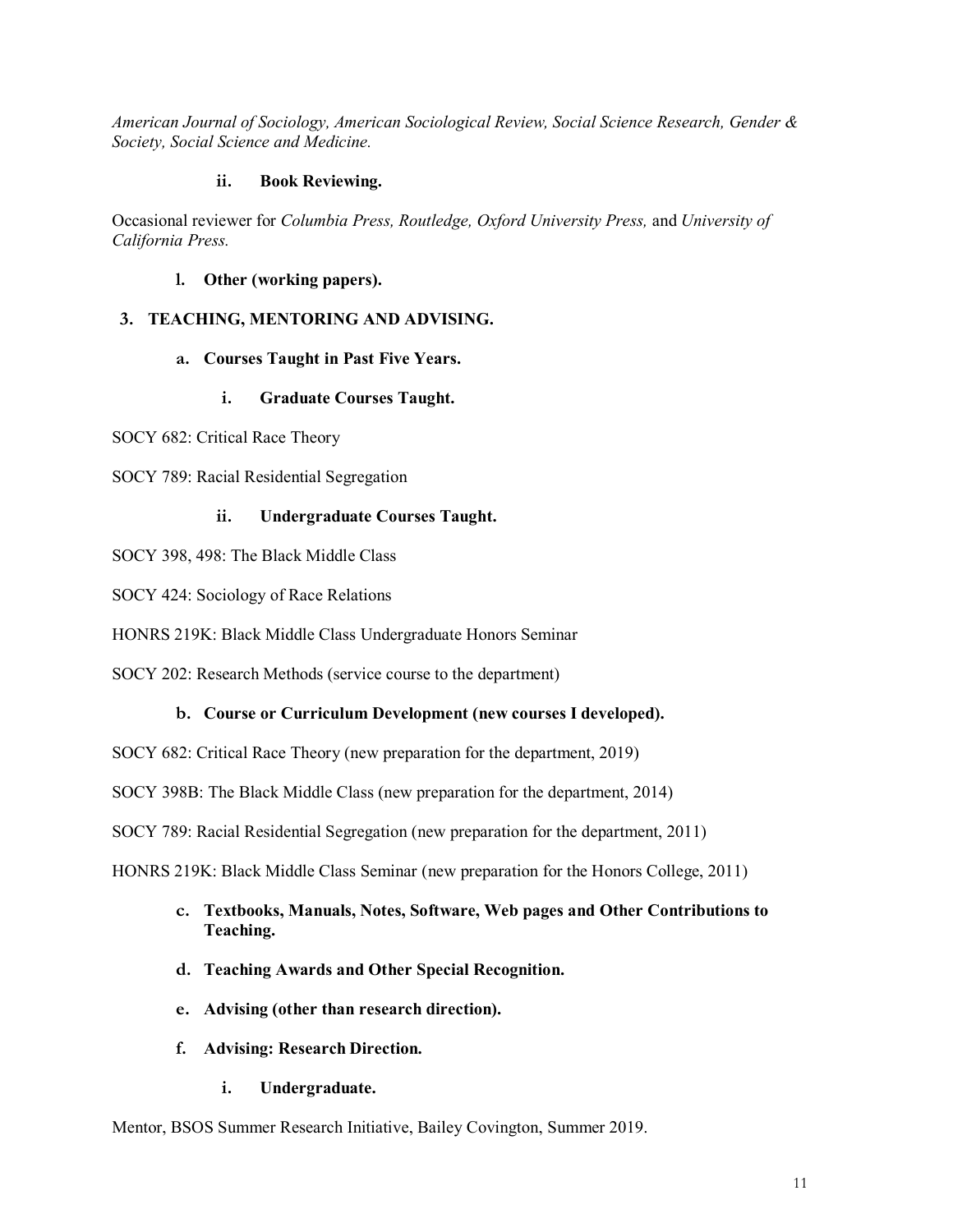Mentor, BSOS Summer Research Initiative, Christina Bijou\*, Summer 2016. (\*Graduate student at The Ohio State University, 2017)

Mentor, McNair Summer Research Institute, Jochebed Cadet\*, Summer 2016 (\*Graduate student at Johns Hopkins University, 2018)

Mentor, McNair Summer Research Institute, Shawnee Johnson, Summer 2016.

Mentor, McNair Summer Research Institute, Keiona Key, Summer 2016.

Mentor, McNair Summer Research Institute, Tivana Stepney, Summer 2016.

Advisor, Independent Study, Chelsea Cochrane (UNC)\*, Summer 2016. \*(Graduate Student at North Carolina State, 2019)

Advisor, Independent Study, Thierry Damiba, Summer 2016.

Advisor, Independent Study, Genesis Fuentes (College of William & Mary)\*, Summer 2016. (\*Graduate Student at University of Maryland, 2019)

Advisor, Independent Study, Malcolm Lawson, Summer 2016.

Advisor, Honors Thesis, Kalani Johnson\*, Spring 2016. (\*Graduate student at the University of Maryland, 2016)

Advisor, Honors Thesis, Nicholas Smith\*, Spring 2016. (\*Graduate student at Indiana University, 2016)

Mentor, McNair Summer Research Institute, Jonathan Flores, Summer 2015.

Mentor, McNair Summer Research Institute, Kalani Johnson, Summer 2015.

Mentor, BSOS Summer Research Institute, Chris De'Vaun Parker, Summer 2015.

Mentor, McNair Summer Research Institute, Kevin Fomengia, Summer 2013.

Mentor, McNair Summer Research Institute, Janet Adesina, Summer 2013.

Mentor, McNair Summer Research Institute, Jessica Archer, Summer 2012.

Advisor, Independent Study, Racquel Segall, Spring 2012.

Advisor, Independent Study, Barrett Starling, Spring 2011.

Mentor, BSOS Summer Research Initiative, Cherice Lawson, Summer 2009.

Advisor, Honors Thesis, Catherine Trifiletti, Spring 2009.

### **ii. Master's. (Second year empirical paper equivalent to a Master's thesis in our department)**

Reader, second year empirical paper, Sociology, Chandra Reyna, 2019.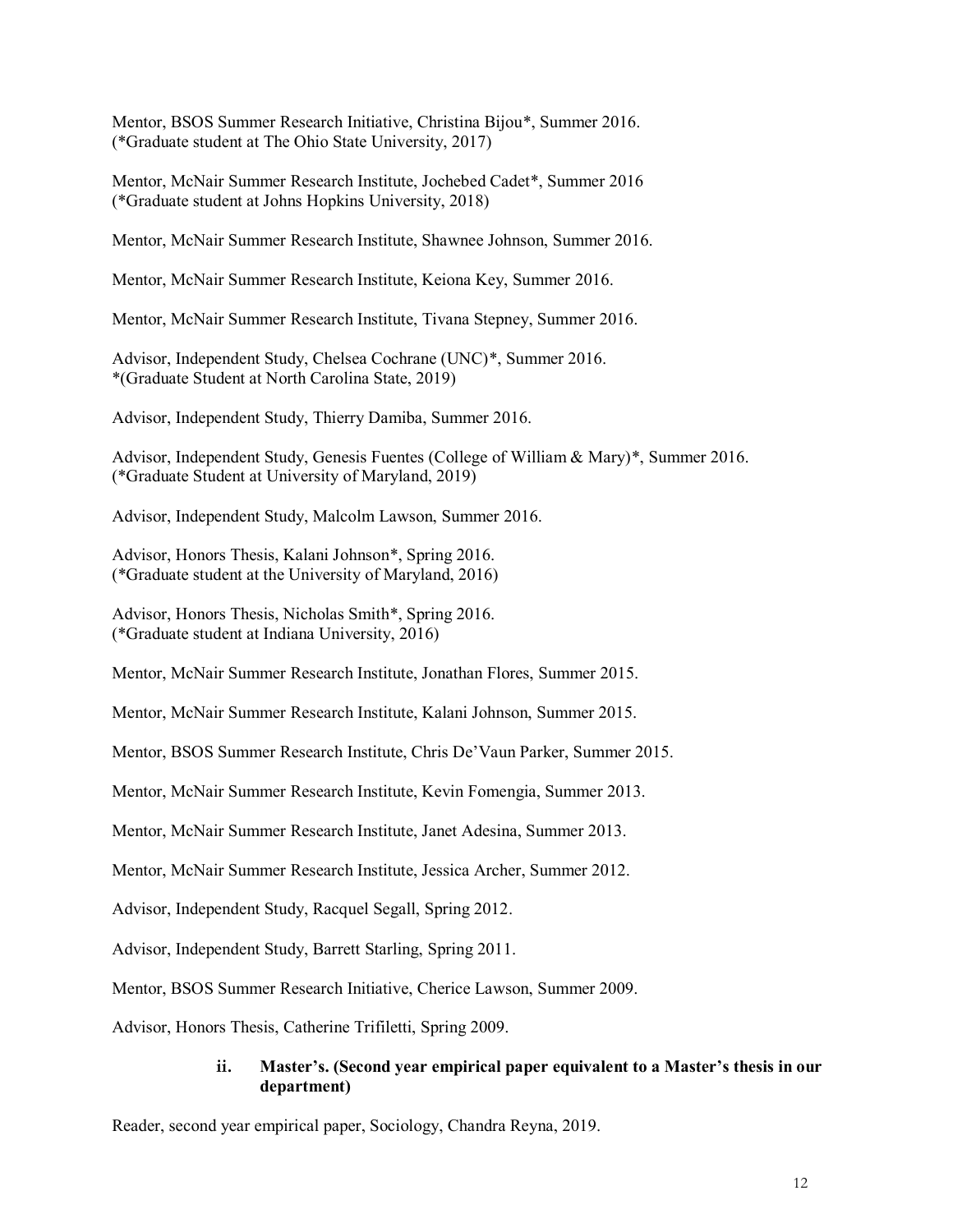Reader, second year empirical paper, Sociology, Asiah Gayfield, 2018. Advisor, second year empirical paper, Sociology, Angela O'Brien, 2016. Advisor, second year empirical paper, Sociology, Tuesday Barnes, 2016. Advisor, second year empirical paper, Sociology, Jessica Pena, 2014. Reader, second year empirical paper, Sociology, Jonathan Cox, 2014. Reader, second year empirical paper, Sociology, Bryant Best, 2014. Reader, second year empirical paper, Women's Studies, Renina Jarmon, 2014. Reader, second year empirical paper, Sociology, Jonathan Jackson, 2012. Reader, second year empirical paper, Sociology, Nicole DeLoatch, 2012. Reader, second year empirical paper, Sociology, Denae Johnson, 2012. Advisor, second year empirical paper, Sociology, Mark Gross, 2011. Reader, second year empirical paper, Sociology, Beverly Pratt, 2011. Reader, second empirical year paper, Sociology, Kendra Barber, 2009.

#### **iii. Doctoral.**

Committee, Sociology, University of Maryland, Joey Brown, *final defense, June 2019.* Chair, Sociology, University of Maryland, Sojin Yu, *final defense, May 2019.* Committee, Urban Planning, University of Maryland, Aaron Safer-Lichtenstein, *final defense, July 2018.* Chair, Sociology, University of Maryland, Jessica Pena, *final defense, October 2018.* Committee, Education, University of Maryland, Hollie Young, *final defense, June 2018.* Committee, Government and Politics, University of Maryland, Julian Wamble, *final defense, April 2018.* Co-Chair, Sociology, University of Maryland, Daniel Swann, *final defense, April 2017.* Committee, Sociology, University of Maryland, Jonathan Cox, *final defense, May 2017.* Committee, Urban Planning, University of Maryland, Eli Knaap, *final defense, October 2016.* Committee, Women's Studies, University of Maryland, Angel Miles, *final defense, September 2016.* Committee, Education, University of Maryland, Tykeia Robinson, *final defense, September 2016.* Co-Chair, Sociology, University of Maryland, Kendra Barber, *final defense May 2015.* Committee, Sociology, Vanderbilt University, Courtney Thomas, *final defense February 2015.*

13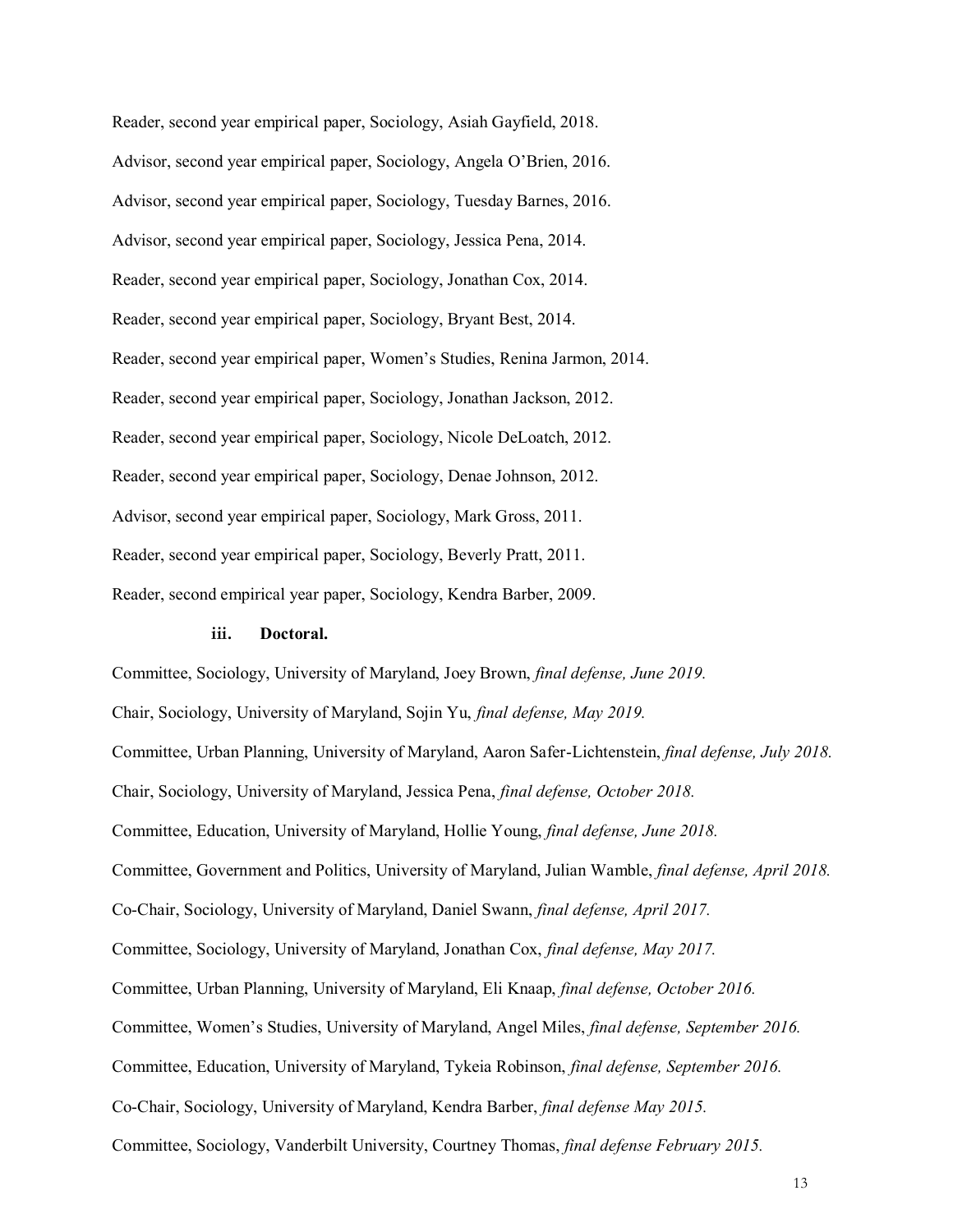Committee, Sociology, University of Maryland Michelle Sandoff, *final defense May 2013.* Committee, Sociology, University of Maryland, Betsy Thorn, *final defense September 2012.* Committee, Education, University of Maryland, Erica McKinney, *final defense July 2011.* Committee, Sociology, University of Maryland, Brittany McGill, *final defense May 2011.* Committee, Sociology, University of Maryland, Catherine Warner, *final defense May 2011.* Committee, Sociology, University of Maryland, Sarah Kendig, *final defense June 2010.* Committee, Sociology, University of Maryland, Michelle Corbin, *final defense May 2010.* Committee, Sociology, University of Maryland, Heather Ridolfo, *final defense May 2010.*

### **g. Extension Activities. Major programs established, workshops, presentations, media activities, awards, honors, etc.**

The University of Maryland, Advancing Faculty Diversity Inaugural Cohort, 2013.

## **4. SERVICE.**

#### **a. Professional.**

## **i. Offices and committee membership held in professional organizations.**

American Sociological Association, Chair-Elect, Race, Gender and Class Section, 2020

National Law Enforcement Museum, Advisory Board, 2018 – 2020.

District of Columbia Sociological Society, Secretary (*re-elected*), 2016 – 2017.

District of Columbia Sociological Society, Secretary, 2105 – 2016.

American Sociological Association, Racial and Ethnic Minorities Section, Distinguished Early Career Award Committee, 2014.

The International Black Doctoral Network Association, Advisory Board *(re-appointed)*, 2016.

The International Black Doctoral Network Association, Advisory Board, 2012 – 2014.

Population Association of America, Annual Meeting Program Committee, 2010.

American Sociological Association, Race and Ethnicity Section, Founder's Award Committee, 2009.

#### **ii. Reviewing activities for agencies.**

Reviewer, The National Academies, Ford Foundation Predoctoral, Dissertation, and Postdoctoral Awards, 2016, 2019.

Reviewer, National Institutes of Health (NIH), Social Sciences and Population Studies Study Section,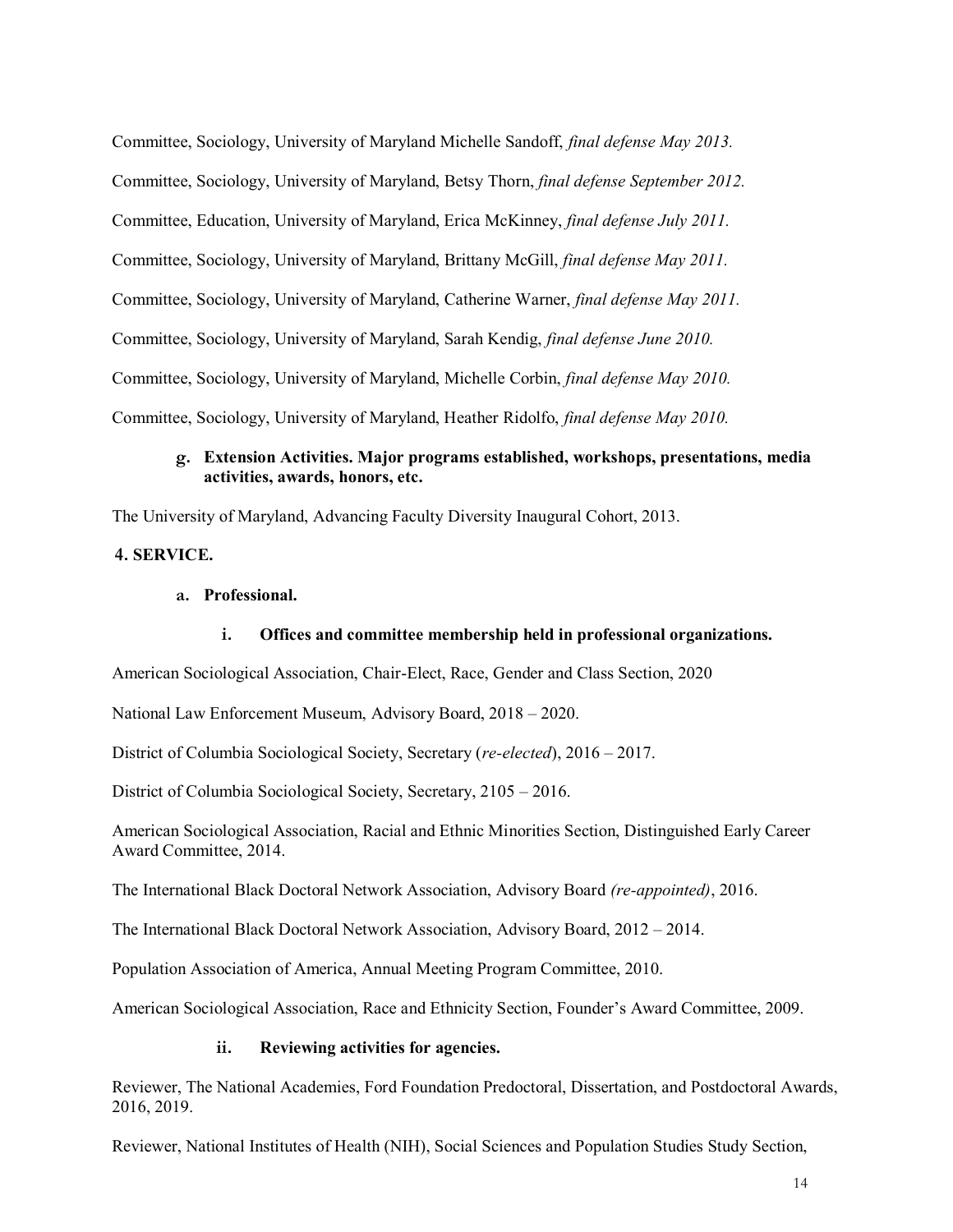#### 2016.

Reviewer, Prince George's County Police Department, Executive Review Panel, 2016.

Reviewer, Smithsonian, National Museum of African American History and Culture, Exhibit Script Review, 2015.

Reviewer, The City University of New York (CUNY), Collaborative Incentive Grant, 2014.

Reviewer, National Science Foundation (NSF), Graduate Research Fellowship Program, 2009, 2014.

### **iii. Other unpaid services to local, state and federal agencies.**

Presenter, Career Day, Prince George's County Public School System, 2019.

Finalist Judge, SourceAmerica, Achievement Awards for People with Disabilities, 2016; 2017.

Presenter, Career Day, District Heights Elementary School, 2016.

Judge, Allegheny East Conference Annual Regional STEM Fair, AEC Office of Education, 2016.

Consultant, Pew Research Center, Social Trends Research, 2015.

#### **iv. Other non-University committees, commissions, panels, etc.**

#### **v. International activities not listed above.**

Member, African Women's Movement, 2017.

### **b. Campus.**

#### **i. Departmental.**

Member, Policy Committee, 2008 – 2009; 2016 – 2018; 2019 – 2020.

Member, Search Committee, 2009 – 2010; 2017 – 2018.

Member, Graduate Committee, 2008-2009; 2013 – 2014; 2015 – 2016.

Member, Stratification Comprehensive Exam, 2012 – 2015; 2018 – 2019.

Member, Critical Race Comprehensive Exam Committee, 2013 – 2015

## **ii. College.**

Co-Coordinator, Critical Race Initiative, 2015 – 2018.

Member, Diversity Advisory Council, 2016.

Member, Search Committee, African American Studies, 2015 – 2016.

#### **iii. University.**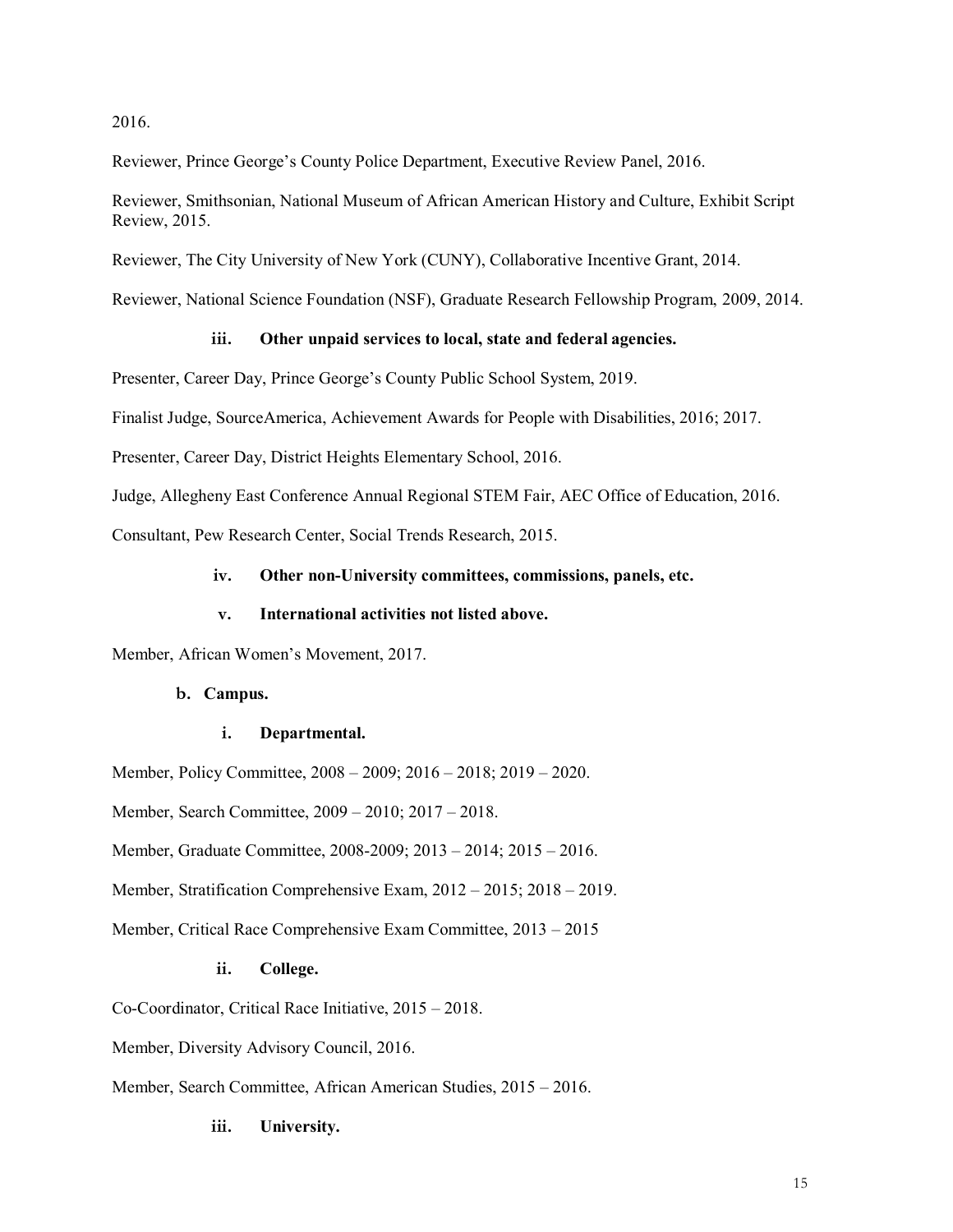Member, African-American Experience Steering Committee, 2016 – 2019.

Member, General Education Faculty Board on Diversity, 2016.

Member, Advisory Board, Judge Alexander Williams, Jr. Center for Education, Justice and Ethics, 2015- 2016.

## **iv. Special administrative assignments.**

- **v. Other.**
- **c. Community, State and National Service.**

Bloomberg Businessweek, "Richard Belzer and Clint Eastwood Can't Save the Failing National Law Enforcement Museum." Quoted. March 18, 2019.

Ebony Magazine.com. "A Call for Unity Among Two States of the Union." Quoted. February 7, 2019.

Baltimore Sun. "When you're here, you're fam; Baltimore's black owned restaurants serve food and their communities." Quoted. February 1, 2019.

Baltimore Sun. "In Baltimore, far more single women own homes than single men, new study shows." Quoted. January 31, 2019.

University of Witswatersrand, Johannesburg, South Africa. Overview of the Formal Inauguration of Dr. Judy Dlamini as the newly installed Chancellor. Interviewed. December 1, 2018.

WTOP. "National Law Enforcement Museum hopes to encourage dialogue, education." Quoted. October 13, 2018.

ARTE Journal, International News (France). "USA: towards a community withdrawal." Interviewed. September 7, 2018.

WNYC News. "Black Stuyvesant Alumni Reflect On Dismal Representation At Their High School." Interviewed and Quoted. May 16, 2018.

NBC Washington (Channel 4) 5AM, Morning News. "Coffee with Prince George's County Police Department and Community Members." Interviewed Live. May 7, 2018.

Fox DC 5. "What is Racial-Bias Training." Interviewed. April 17, 2018.

Le Journal du Dimanche. "USA: Prince George's County, Bastion of the Black American Elite." Interviewed and Quoted. April 4, 2018.

NBC Washington (Channel 4) 5PM and 6PM Evening News. "Preventing Police Bias: New Partnership with University of Maryland." Interviewed. February 2, 2018.

WUSA (Channel 9) 6PM. Evening News. "Implicit bias training added to Prince George's County police training." Interviewed. February 2, 2018.

WNPR, The Colin McEnroe Show. "It's Hard To Be Black in America. Still." Panelist. July 12, 2017.

Al Jazeera English, Inside Story. "How can US heal its racial divide?" Panelist. September 17, 2016.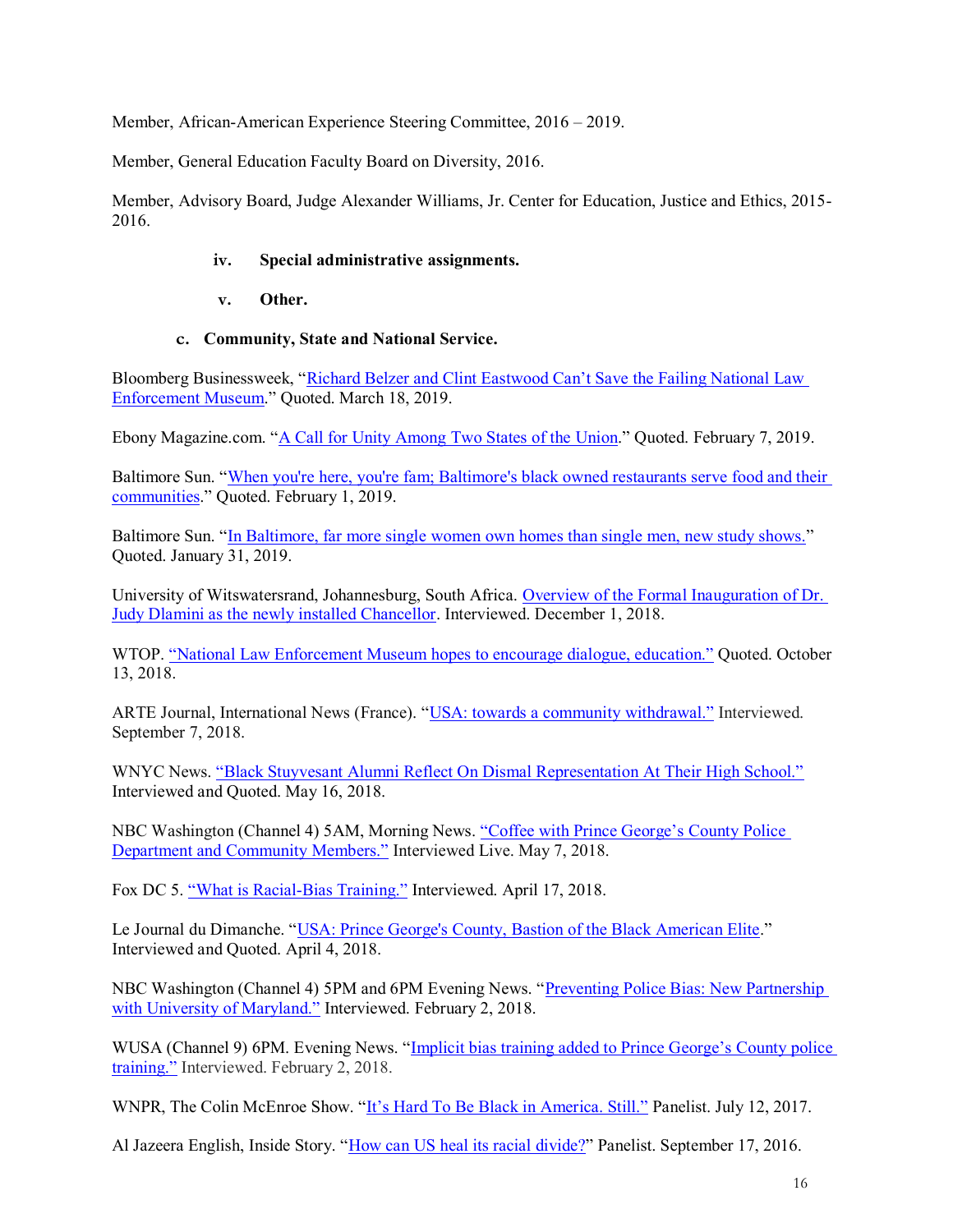NPR, Special Series. "For The Black Middle Class, Housing Crisis And History Collude To Dash Dreams." Interviewed. September 2, 2016.

NPR, Marketplace. "Single women's homes are worth less than men's". Quoted. May 26, 2016.

Refinery 29. "Poll: Most Americans Believe Race Relations Are Bad Right Now." Quoted. July 24, 2015.

Voice of America. "US President Tries to Address Race/Guns After Charleston." Interviewed. July 17, 2015.

National Journal. "'Marrying Down' Costs Educated Women \$25K a Year." Quoted. June 22, 2015.

Al Jazeera America, News Daily. "Why African-American women struggle to marry." Interviewed. June 5, 2015.

PBS, Newshour. "How does Baltimore's economy recover after the riots?" Interviewed. May 7, 2015.

Washington Post. "Broken by the bubble: In the Fairwood subdivision, dreams of black wealth were dashed by the housing crisis." Interviewed and Quoted. January 25, 2015.

Washington Post. "African Americans are More Pessimistic About Racial Progress, Poll Finds." Quoted. August 22, 2014.

NPR, Nebraska NPR Stations NET News. "Single and Living Alone: Redefining the Black Middle Class." Interviewed. April 3, 2013.

NBC Washington (Channel 4) 5PM, Evening News: "Clothing Contributing to Violence. Interviewed." Interviewed. February 22, 2013.

CNN. "The New America: What the election teaches us about ourselves." Quoted. November 9, 2012.

CNN in America. "Census: More People Identify at Mixed Race." Quoted. September 27, 2012.

NPR, The Diane Rehm Show. Panelist. March 14, 2012.

CNN in America. "Don't be Fooled, housing segregation is still a reality." Quoted. February 09, 2012.

CNN Blog and Video. "Where is the Black Middle Class? You Don't Have to Look Far." Interviewed. January 4, 2012.

Associated Press. "Jay-Z Subject of Georgetown University Course." Interviewed. December 2, 2011.

NBC Washington's (Channel 4) District Matters: Education Reform in Prince George's County. Part 1, Part 2, Part 3. Panelist. October 2, 2011.

CNN Dialogues: "The 2010 Census and the New America?" Panelist. August 31, 2011.

RT America: "A Tale of Two Baltimores." Interviewed. March 11, 2011.

NPR, The Marc Steiner Show. Interviewed. February 2, 2011.

NPR, The Marc Steiner Show. Interviewed. December 21, 2010.